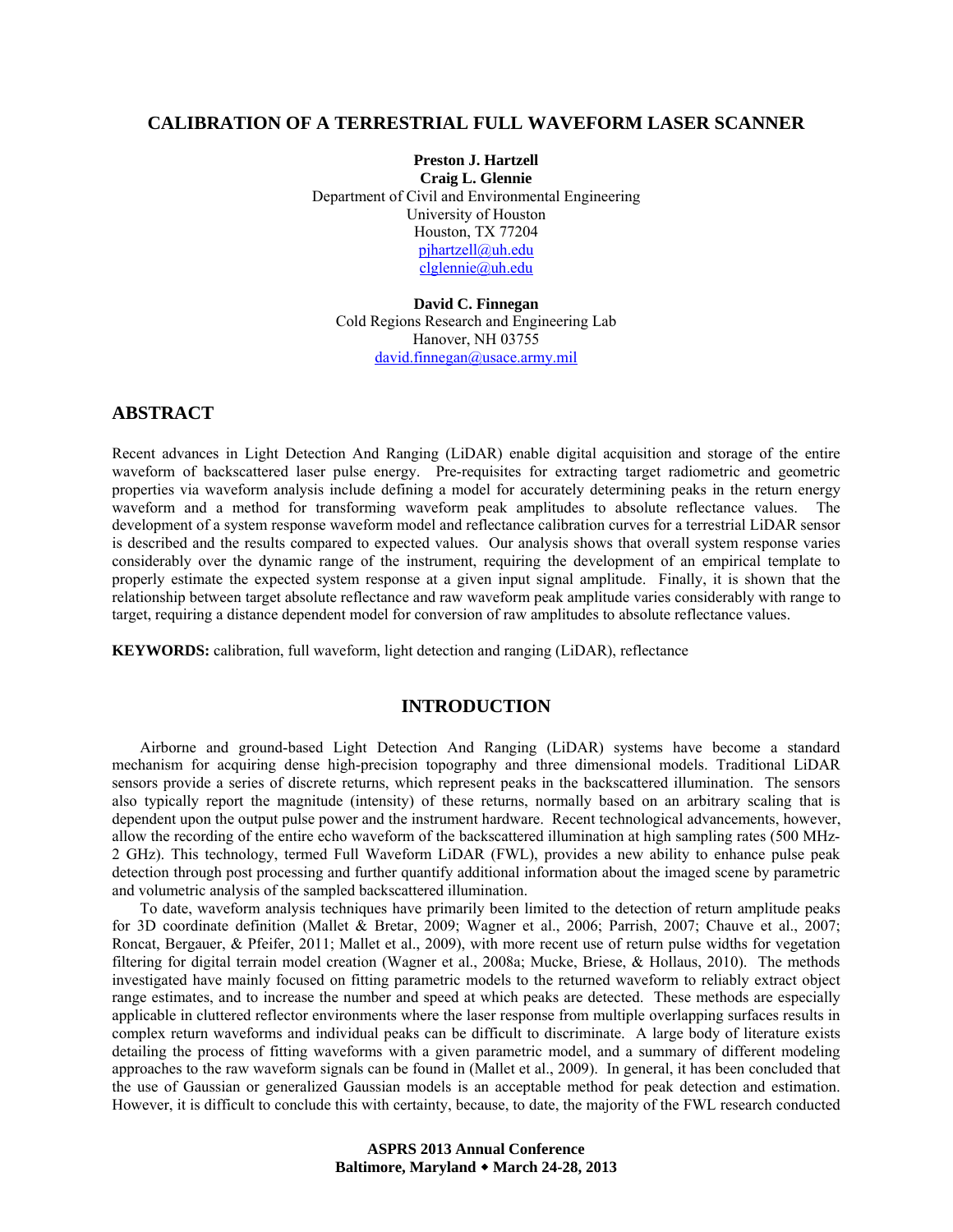has relied upon airborne sensors and measurements. In these cases, the pulse detection methods can be heuristically checked against the digitized waveform, but leave no opportunity to control the imaged scene within the laser pulse cone of diffraction to ensure that the pulse detection methodology is accurately modeling the backscattered radiation and extracting the correct peaks at the proper locations. Gaussian pulse modeling may therefore not be appropriate for all laser scanners, especially for FWL sensors whose overall system response does not show the same Gaussian behavior and stability that the current expensive airborne FWL scanners exhibit. In addition, as discussed in (Pfennigbauer & Ullrich, 2010; Ullrich & Pfennigbauer, 2011), Gaussian modeling is not appropriate over the entire dynamic range of current systems, especially for high amplitude signals. In these cases, alternative methodology for modeling the system response to more accurately extract target information is required.

 As stated above, most modern laser scanning systems give an intensity value, which is a unitless measurement of the relative peak signal strength of the return pulse. The scale and resolution of intensity values varies between sensor manufacturers. The expected backscattered signal strength can be estimated for a laser system using a form of the LiDAR link equation that accounts for the major elements of the LiDAR system (Cossio et al., 2010). If we assume a collimated beam and diffusely reflecting surface, the amount of photoelectron energy at the LiDAR detector can be given as:

$$
\eta_s = \eta_q \eta_r \frac{E_t}{hv} \cdot \rho_\lambda \cos(\alpha) \frac{A_r}{\pi R^2} \cdot \left[ exp(-\beta_{e,\lambda} R) \right]^2 \tag{1}
$$

where  $\eta_q$  is the detector quantum efficiency,  $\eta_r$  is the receiver optical efficiency,  $E_t$  is the transmitted energy of the pulse in joules, h is Planck's constant, v is the laser frequency in Hz,  $\rho_{\lambda}$  is the wavelength dependent surface reflectance,  $\alpha$  is the angle of incidence on the surface,  $A_r$  is the collection area of the receiver aperture,  $β_{\epsilon \lambda}$  is the atmospheric extinction coefficient, and R is the range to the target surface. For a given LiDAR system,

$$
C = \eta_q \eta_r \frac{E_t}{h\nu} \cdot \frac{A_r}{\pi} \approx \text{CONSTANT} \tag{2}
$$

and therefore the return energy is given by

$$
\eta_s = C \cdot \frac{\rho_\lambda \cos(\alpha)}{R^2} \cdot \left[ \exp(-\beta_{e,\lambda} R) \right]^2 \tag{3}
$$

This implies that for a given LiDAR system the variation in return signal strength is directly influenced by atmospheric effects, range to target, surface reflectance, and target incidence angle of the incoming radiation. Obviously, the influence of range can easily be removed, and if we assume that the atmosphere is stable over the time period of a survey, the return waveform amplitude should potentially be able to give us information regarding incidence angle and the reflective properties of the target.

 This paper describes the development of empirical system response waveform templates spanning the dynamic range of a terrestrial laser scanner for which Gaussian fitting was found to be inappropriate. The templates were derived from controlled FWL measurements to calibrated targets of known reflectance, thereby providing the ability to transform subsequent observed peak waveform amplitudes to absolute imaged target reflectance values, i.e., radiometric calibration. Knowledge of the target geometry used for creating the system response templates also provides a basis for future analysis of waveform deviation from the template model for correlation to target properties. The waveform templates should also allow for more accurate range estimation by utilizing the observed system response in full waveform decomposition algorithms.

## **DATASET DESCRIPTION**

#### **VZ-400 and Reflectance Standards Description**

For the purposes of this study, the University of Houston has acquired a VZ-400 tripod laser scanner manufactured by Riegl of Horn, Austria. Specifications for the VZ-400 are given in Table 1. The VZ-400 scanner utilized in this study has been upgraded with a firmware modification by the manufacturer that allows for full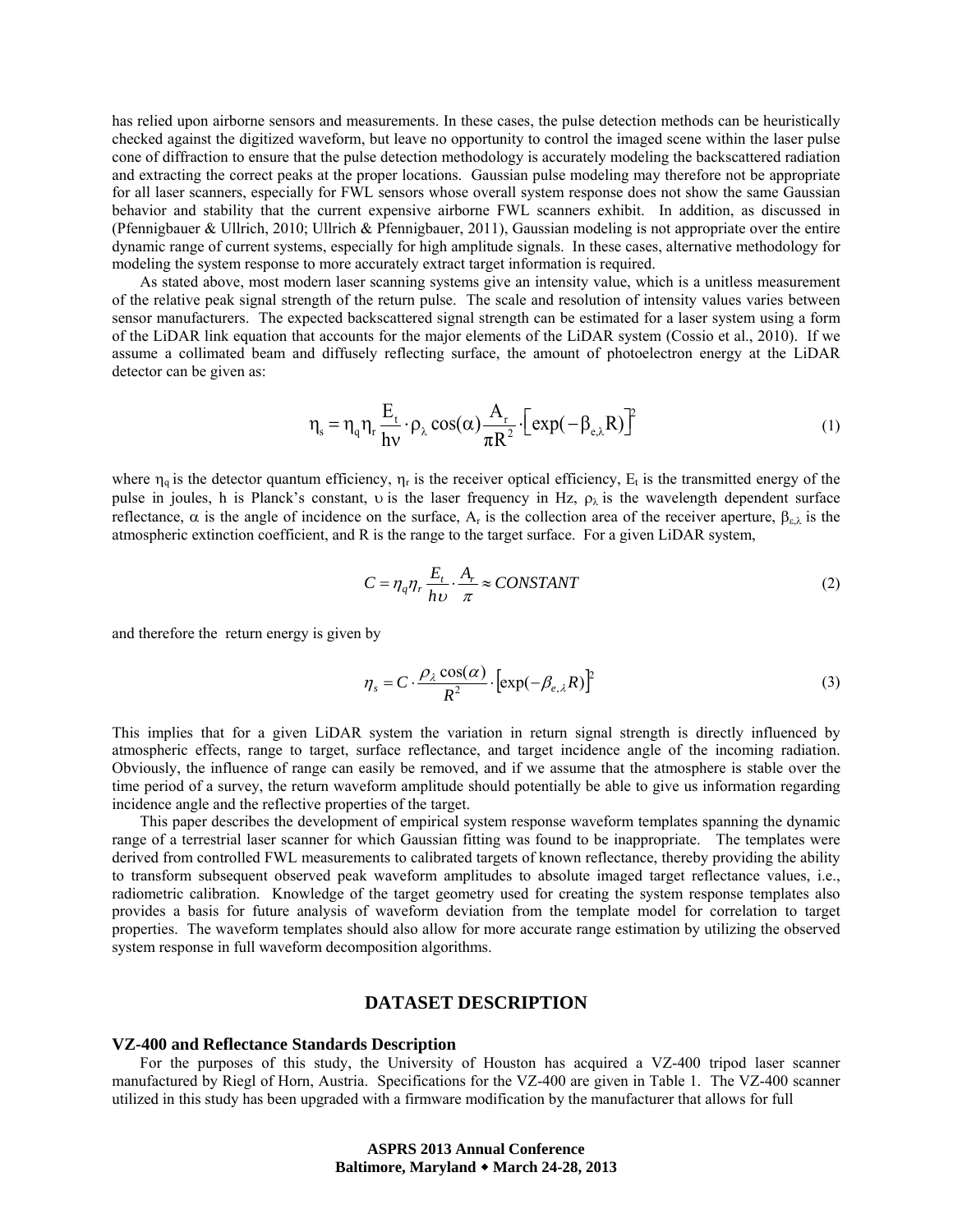| Table 1. VZ-400 Specifications      |                |            |
|-------------------------------------|----------------|------------|
| Parameter                           | Long Range     | High Speed |
|                                     | Mode           | Mode       |
| Effective Pulse Rate (Hz)           | 42,000         | 122,000    |
| Max. Range (reflectivity = $90\%$ ) | 600            | 350        |
| Max. Range (reflectivity = $20\%$ ) | 280            | 160        |
| Range Accuracy (mm)                 | 5              |            |
| Range Precision (mm)                | 3              |            |
| Beam Divergence (mrad)              | 0 <sup>3</sup> |            |
| Angular Resolution (°)              | 0.0005         |            |
| Laser Wavelength (nm)               | 1550           |            |

waveform recording of the backscattered laser energy. The return energy is digitized at a 500 MHz rate, or a sample every 2 nanoseconds. A typical return waveform measured with the VZ-400 from a flat surface with a zero incidence angle is given in Figure 1.

An examination of the waveform profile in Figure 1 introduces two significant issues for modeling the waveform response of the VZ-400 laser scanner. First, due to both the narrow outgoing pulse width (FWHM of approx. 5-7 ns), and the low digitization rate

(2 ns samples), there are very few points captured on the return pulse – perhaps only 5 or 6. This makes it difficult to accurately and reliably fit a model to the return pulse shape. Second, the return pulse clearly does not have a Gaussian distribution, as there is a significant tail in the return pulse. This indicates that Gaussian modeling will likely not lead to accurate and reliable estimates for the target properties encapsulated in the return waveforms. The manufacturer of this laser uses a process they call online waveform processing with the VZ-400 in order to estimate return locations in real-time. For this processing, rather than fitting Gaussian models, they have stored a series of templates of the system response at intervals across the instrument dynamic range. See (Pfennigbauer & Ullrich, 2010) for a discussion of the manufacturer's implementation.

The full waveform mode of the VZ-400 only provides the user with information about the backscattered laser energy. Very little information about the internal properties of the laser scanner or pulse is recorded (for example, the shape of the outgoing pulse is not known). Therefore, in order to properly analyze the system response, develop templates for range estimation and deviation analysis, and calibrate the laser returns to provide absolute reflectance estimates, we are required to perform measurements to known reflectance standards in known geometric configurations (Wagner et al., 2008b). For this purpose, three 12" by 12" Spectralon calibrated reflectance targets were purchased from Labsphere. The three targets have a nominal reflectance of 99%, 50%, and 20%, respectively, in the visible spectrum, and are shown in Figure 2. However, the actual reflectance of each of these targets is computed into the mid-infrared by the manufacturer (Labsphere, 2013), and from these reflectance profiles we can determine their actual reflectance at 1550 nm (the wavelength of the VZ-400) as 99%, 62%, and 30%.



**Figure 1.** Typical waveform response for the VZ-400.



**Figure 2.** Labsphere Spectralon Reflectance Targets.

#### **Data Collection**

In order to capture the entire dynamic range of the VZ-400 and to provide sufficiently dense sampling to reliably determine the system response templates and absolute reflectance response, a comprehensive set of measurements to the known reflectance standards was collected over multiple days on the campus of the University of Houston. The distance between the scanner and the reflective targets was varied from 2 m to 260 m in the following increments: 2-32 m in 2 m increments, 35-70 m in 5 m increments, 80-140 m in 10 m increments, and 160-260 m in 20 m increments. At each distance, several thousand waveform samples were collected from each

> **ASPRS 2013 Annual Conference Baltimore, Maryland March 24-28, 2013**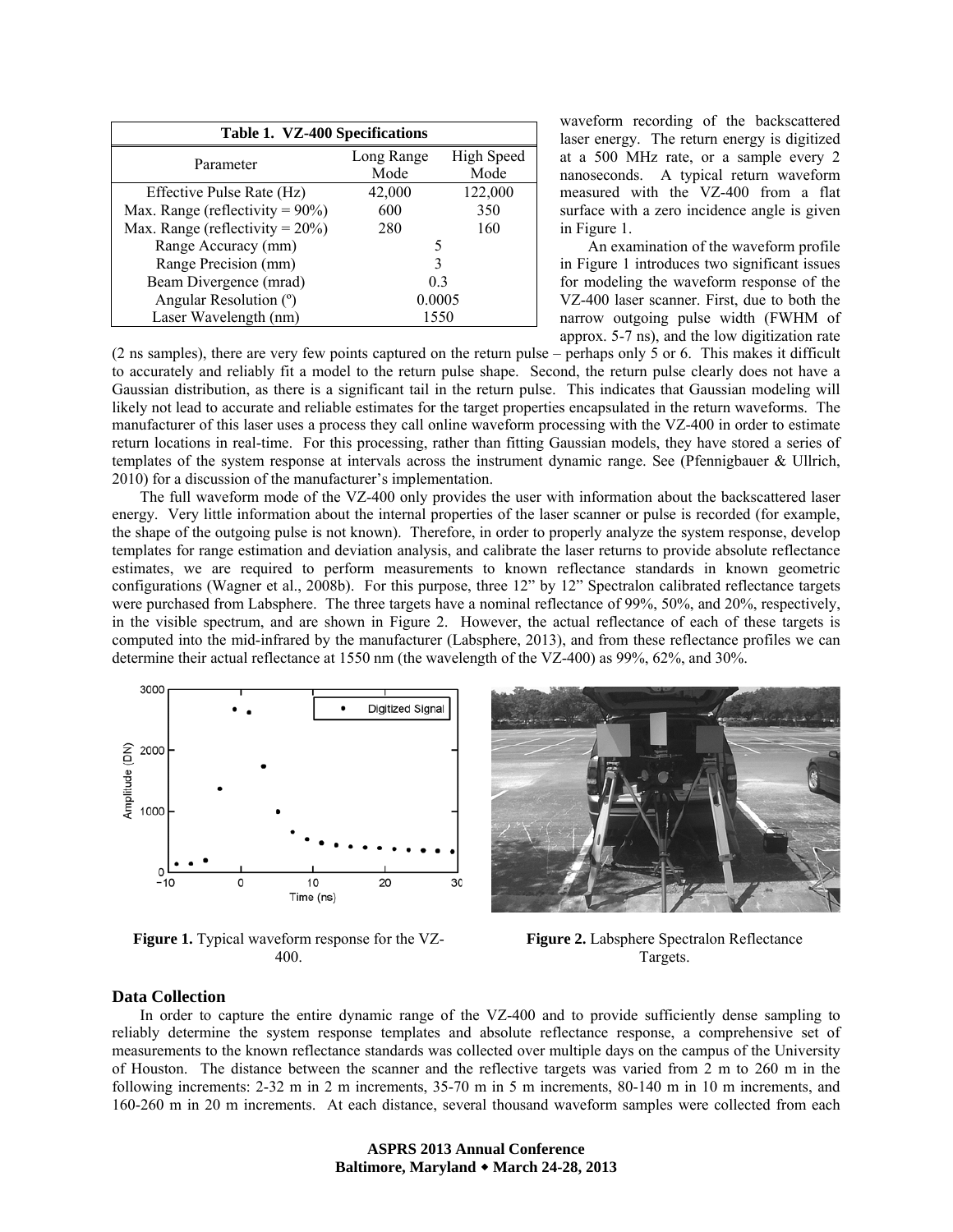target with an approximate 0º incidence angle. As shown in Figure 2, the 99% reflectance standard was mounted on a pan and tilt tripod which allowed it to be rotated at each distance to also collect waveforms with 20°, 40°, and 60° angles of incidence.

The instrument was operated in high speed mode (see Table 1) for all measurements. The VZ-400 uses a high and low power channel to accommodate the large dynamic range of return energy (Riegl, 2012); only low channel waveforms are considered here, as the high channel was rarely used when imaging the reflectance standards. To simplify illustration and analysis, only those observations beyond approximately 10 m are presented, thereby avoiding most near-field attenuation effects (Pfennigbauer & Ullrich, 2010). Studies of discrete LiDAR intensities with respect to distance and incidence angle at shorter ranges can be found in (Kukko, Kaasalainen, & Litkey, 2008; Kaasalainen et al., 2009; Kaasalainen et al., 2011). It is noted that the addition of the short range observations to the waveform and reflectance models described in this paper is easily accomplished.

## **ANALYIS AND DISCUSSION**

#### **Full Waveform Modeling**

In order to calculate template waveforms that can be used to determine expected system response (at normal incidence) to pulses of varying amplitude, the dataset described above was analyzed. The several thousand return waveforms collected at each distance were aligned using the temporal peak location obtained from a simple cubic spline fit to each waveform. Note that the spline is being used to align the waveforms to create a more dense representation of the system response for a given return pulse amplitude, not as a functional model for extracting target properties, such as in (Roncat, Bergauer, & Pfeifer, 2011). For example, the pulses for the 99% reflectance standard collected at 32 m with normal incidence are shown in Figure 3. Prior to selecting the cubic spline, several other functional models, including Gaussian variants, were fit to the waveforms but found to produce inconsistent alignment results. This is a further indication that Gaussian pulse-fitting is not appropriate for the VZ-400.

Each set of aligned waveforms was used to create an average waveform, and the average waveforms generated from each target combined to create a template of the expected return waveform shape over the dynamic range of the VZ-400. The template model for 99% reflective Spectralon at  $0^{\circ}$  incidence is given in Figure 4. An examination of Figure 4 shows that the return waveform at high amplitudes is significantly different from those at lower amplitudes, and has a much slower extinction. However, the change of the waveform shape over the entire dynamic range is quite smooth. The development of this template provides a simple reference for the predicted system response for a given return amplitude. This will allow for a more accurate estimation of the target location and possibly enable the extraction of additional target properties from deviations in the actual measured return waveform from the expected system response.



**Figure 3.** Several thousand return pulse waveforms from 99%

**Figure 4.** 3D plot of return waveforms over dynamic range of VZ-400 from 99% Spectralon, 0° incidence.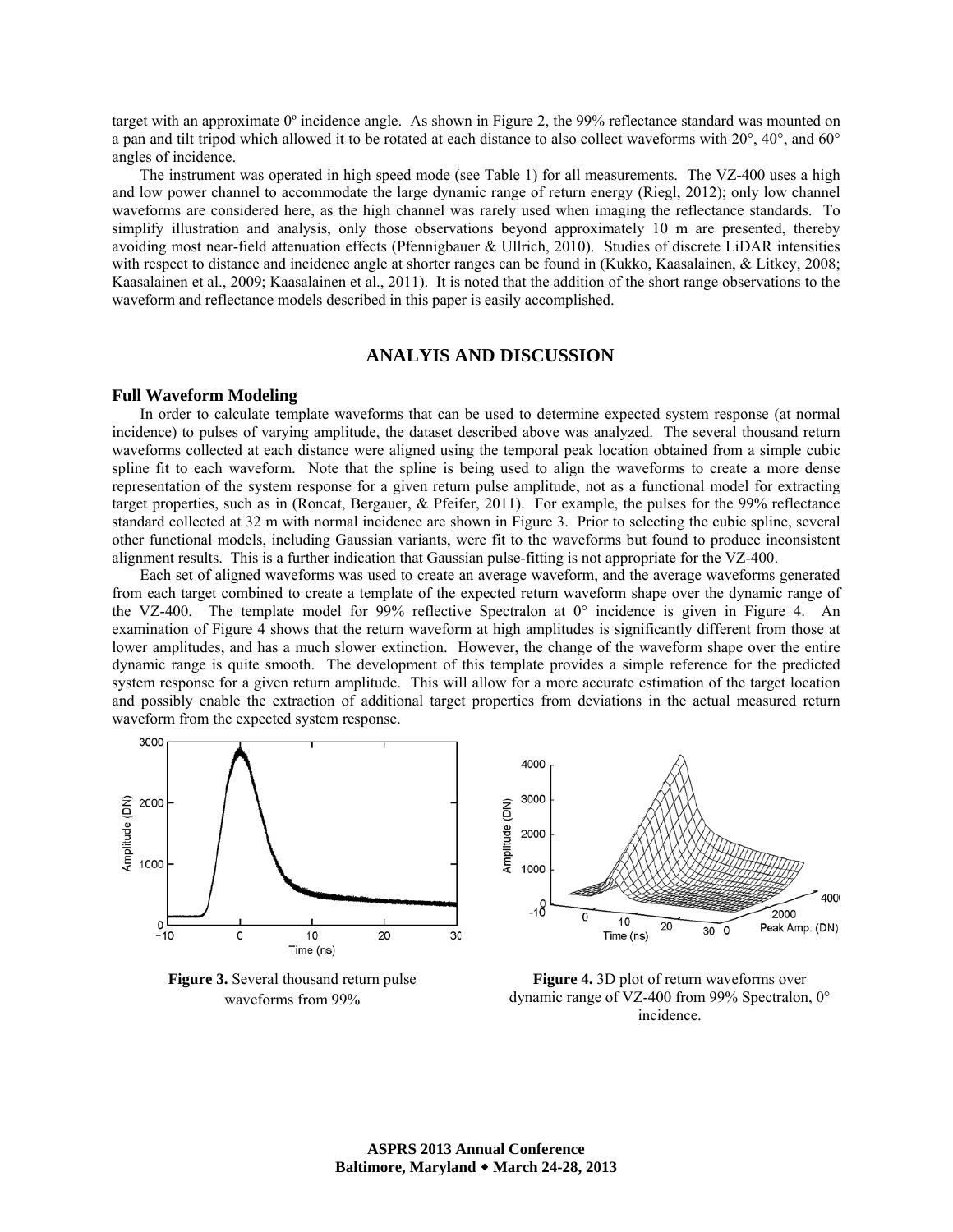#### **Incidence Angle**

As previously mentioned, during the data collection at each distance, the angle of incidence for the 99% reflective Spectralon target was varied from 0° to 60° in 20° increments to determine the influence of incidence angle on the backscattered pulse. The variation in the return waveform with varying incidence angle at two distances is given in Figure 5 and a plot of peak waveform amplitude with respect to range for the 40° and 60° incidence angles is given in Figure 6. As demonstrated by Equation (1), we would expect the amplitude of the return pulse to be decreased in proportion to the cosine of the angle of incidence. This relationship appears to hold at longer target distances (approximately 160 m and above, as evidenced by Figure 5 and Figure 6), but does not hold true for shorter target distances. This may partially be because the Spectralon targets do not behave as perfectly diffuse Lambertian surfaces in the backscattering direction (Papetti et al., 2007), but it is unclear how their diffusivity is influenced by distance. (Riegl, 2012) indicates that non-linearity exists in the signal detection process of the Riegl instrument for stronger returned echo signals, which may be a contributing factor at shorter ranges.

It is also interesting to note that the increased incidence angle does not alter the width of the return pulse significantly (Figure 7). This is due to the fact that the beam from the VZ-400 has a relatively small divergence, and therefore the extent of the incident laser light on the target, even at larger angles of incidence, is not significant enough to spread the return energy profile at the sensor within the 500 MHz sampling rate of the VZ-400 waveform digitizer's resolution. In addition, (Lin & Mills, 2010) reports that surface roughness is the dominant influence in expanded pulse widths for small-footprint airborne LiDAR, which may also be the case for terrestrial LiDAR sensors.



**Figure 5.** Variation in return waveform shape due to changing incidence angle from 99% reflective Spectralon target at 32 m **(a)** and 160 m **(b)**.





**Figure 7.** Equal peak amplitude waveforms from 99% Spectralon observed at 0°, 20°, 40°, and 60° incidence angles.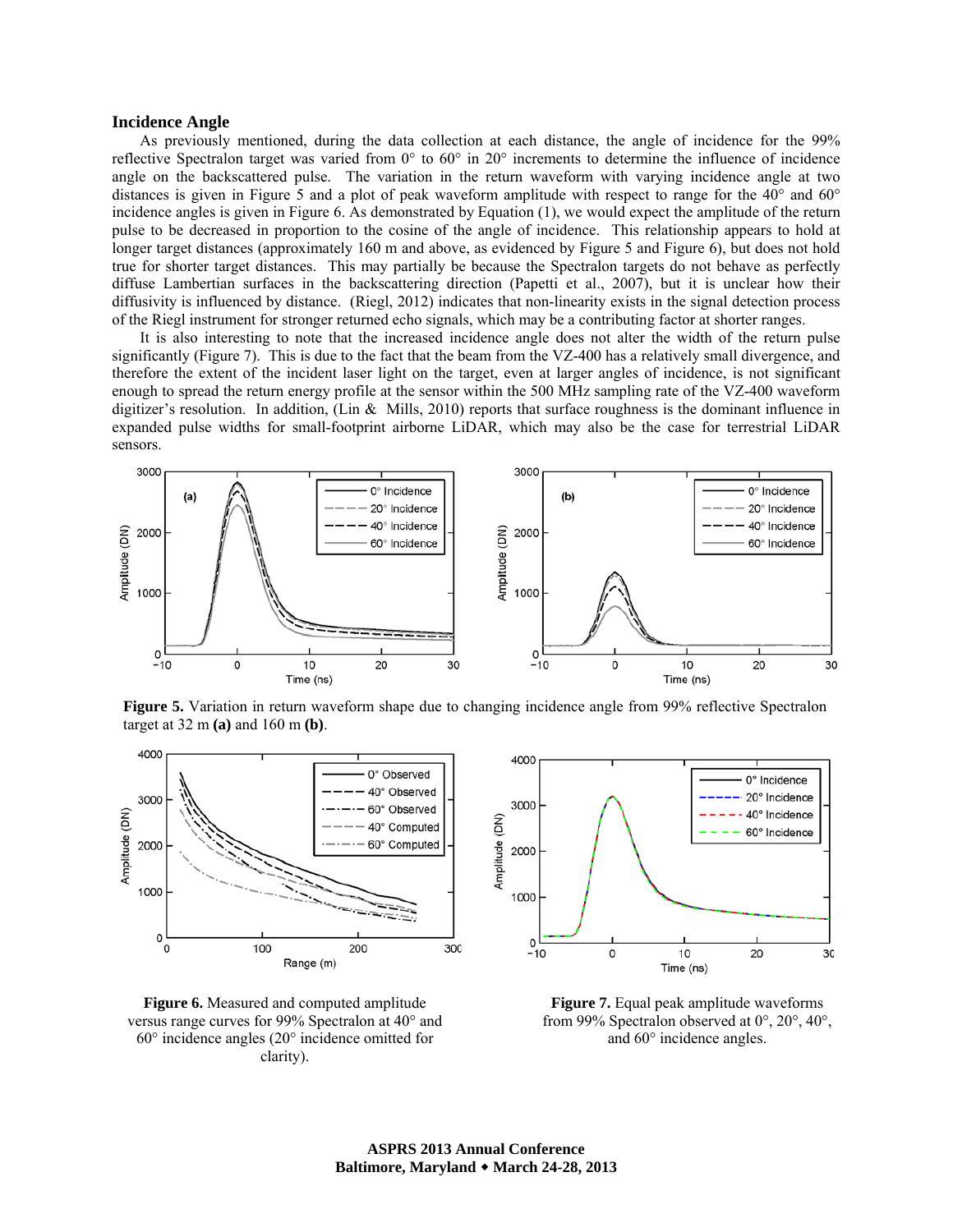#### **Absolute Reflectance Modeling**

The Riegl VZ-400 laser scanner is unique in the LiDAR industry in that instead of providing an un-calibrated peak amplitude as the return intensity measurement, it returns a more physically meaningful pair of values which are referred to as "calibrated amplitude" and "relative reflectance" (Pfennigbauer & Ullrich, 2010). The calibrated amplitude measurement is given in dB over the detection threshold of the instrument for its entire dynamic range. However, because this amplitude value, as shown in Equation (1), is highly dependent on the range to the target, Riegl goes one step further to compute a "relative reflectance", which is the ratio of the calibrated amplitude of the target to the calibrated amplitude of a white reflectance standard at the same target range. This use of relative reflectance allows a more seamless combination of scan data from different ranges and different fields of view. However, although it provides a more normalized view of intensity, it does not directly give an absolute reflectance value. Therefore, to get a sense of absolute reflectance, the amplitude of the returns from 99%, 50%, and 20% Spectralon samples (99%, 62%, and 30% reflectance at 1550 nm) versus range to target was analyzed. These results are shown in Figure 8.

The graph in Figure 8(a) shows in dark lines the amplitude of the response versus distance for 99%, 62% and 30% (at 1550 nm) Spectralon. The gray lines on this graph represent amplitudes of 62% and 30% of the observed amplitude from the 99% Spectralon (the base digitizer noise level was accommodated in the calculations); i.e., these curves represent the expected reflectance of the 62% and 30% panels, if the instrument was providing peak waveform amplitudes proportional to proper absolute reflectance. An examination of the curves shows that the reflectance of the 62% and 30% panels is higher than expected for all ranges up to approximately 200 m. The convergence to expected values at longer ranges is similar to that shown in Figure 6 with respect to incidence angle, perhaps in part for similar reasons as mentioned previously. The graph in Figure 8(b) is the sample amplitude versus distance plotted on a log-log scale. The amplitude drop-off in this graph is approximately straight line up to about 100 meters, which shows that for the instrument the  $1/R^2$ -law is applicable, as is shown in (Pfennigbauer & Ullrich, 2010). However, beyond 100 meters the linear log-log relationship no longer holds. It is speculated that beyond 100 meters we begin to observe an additional decrease in amplitude due to atmospheric extinction.

Given the results in Figure 8 we have been able to develop an empirical absolute reflectance model for the scanner that will allow us to transform a full waveform peak amplitude measurement to an estimate of absolute reflectance by using an interpolation between the calibrated 99%, 62%, and 30% reflectance values at each distance. Future work will include the addition of observations to a 2% reflectance target and validation of the reflectance model to determine whether or not it can be used to accurately determine absolute reflectance of targeted objects.



**Figure 8.** Amplitude versus range for Spectralon targets. Measured and computed reflectance curves are compared in **(a)**. The straight line portions of the reflectance curves on the log-log plot in **(b)** shows the power relationship between amplitude and range.

## **CONCLUSION**

Although widely used, the Gaussian function is not an appropriate model for the VZ-400 system response due to the elevated waveform tail and changing waveform shape across the sensor's dynamic range. Therefore, a series of measurements to targets of known reflectance and geometry were used to develop a system response template for waveform peak modeling. The measurements were also used to develop calibration curves for transforming waveform peak amplitudes to absolute reflectance values

> **ASPRS 2013 Annual Conference Baltimore, Maryland March 24-28, 2013**